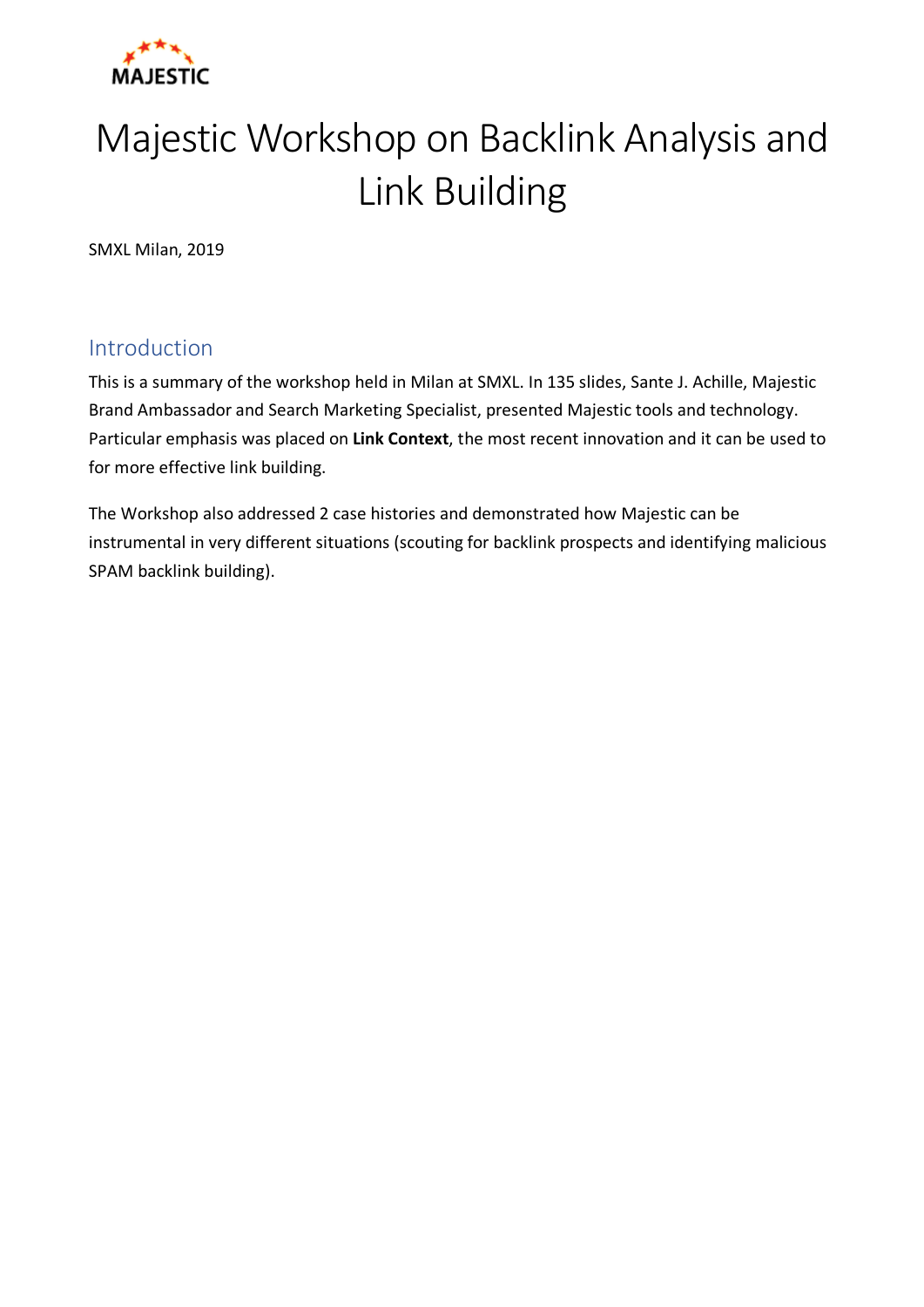

Link Intelligence

Redefining Backlinks and Link Building Strategies

The workshop offered insights on how links play an essential role in defining relationships, and how all the link building tools of the Majestic platform can be put to use in many different ways to explore the web, expand the digital footprint and ultimately improve SEO.

It was the first time I publicly spoke about the new Link Context functionality and Link Density metric. It was the first time I publicly spoke about the new Link Context functionality and Link Density metric.

Link Context was first launched last September and the feedback is constant and positive: as an avid Majestic user, I too have been using Link Context and shared my experience and insights on how to use this link building tool that can save so much when performing backlink analysis during the workshop.

|   | Page                                                                                                                                                                   |                        |                       | Referring<br>domains | <b>URL Flow Metrics</b> |                  | Outbound                      |             |
|---|------------------------------------------------------------------------------------------------------------------------------------------------------------------------|------------------------|-----------------------|----------------------|-------------------------|------------------|-------------------------------|-------------|
|   |                                                                                                                                                                        | Link<br><b>Density</b> | External<br>backlinks |                      | <b>Trust</b><br>Flow    | Citation<br>Flow | Internal<br>External          | Last Seen   |
|   |                                                                                                                                                                        |                        |                       |                      |                         |                  | <b>Total Outlinks</b>         |             |
|   |                                                                                                                                                                        |                        |                       |                      |                         |                  | <b>Ext Domains</b>            |             |
|   | Arts / Architecture<br>Corriere della Sera - Ultime Notizie<br>o<br>http://www.corriere.it/<br>HTTP 301 Permanent Redirect<br>o<br>https://www.corriere.it/<br>144.703 |                        | 2,839,459             | 11,109               | 49                      | 57               | 1<br>o<br>-<br>1<br>$\circ$   | 27 Oct 2019 |
| 2 | 62 News / Newspapers<br>Corriere della Sera - Ultime Notizie<br>$\circ$<br>https://www.corriere.it/<br>Italian, 85% confidence<br>$\mathbf{H}$<br>146.303              | ļ                      | 1,296,766             | 1,952                | 63                      | 64               | 346<br>15<br>---<br>361<br>15 | 27 Oct 2019 |

Participants immediately caught onto the potential of this innovation as I walked them through a few practical examples: we worked on different websites of very different sizes, shapes and topics during the four hours we spent together. To demonstrate how effective Link Context actually is, I examined the backlink profile of the biggest and very authoritative newspapers in Italy: Il **Corriere della Sera**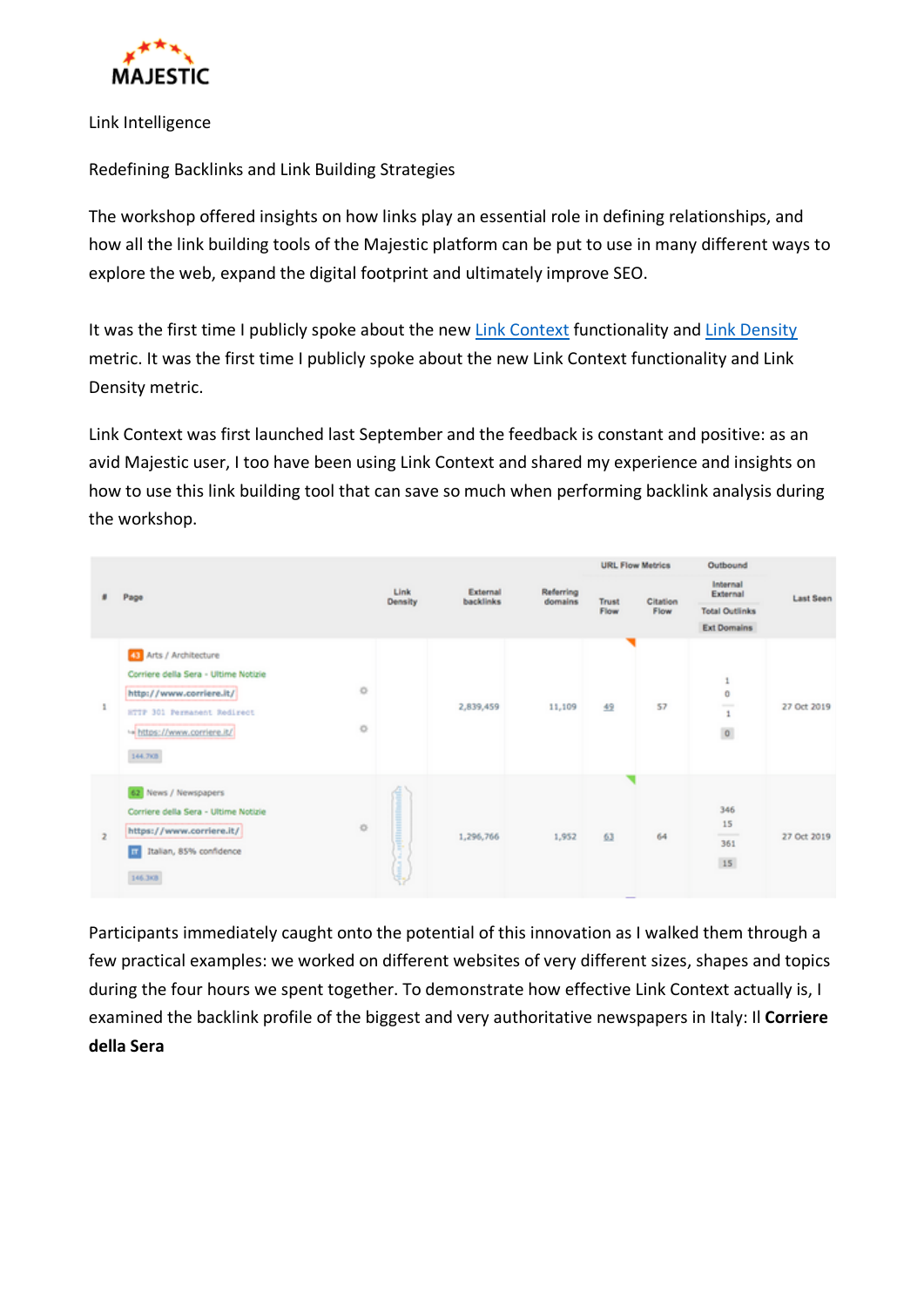





A quick look at Site Explorer reveals all the power of a formidable backlink profile...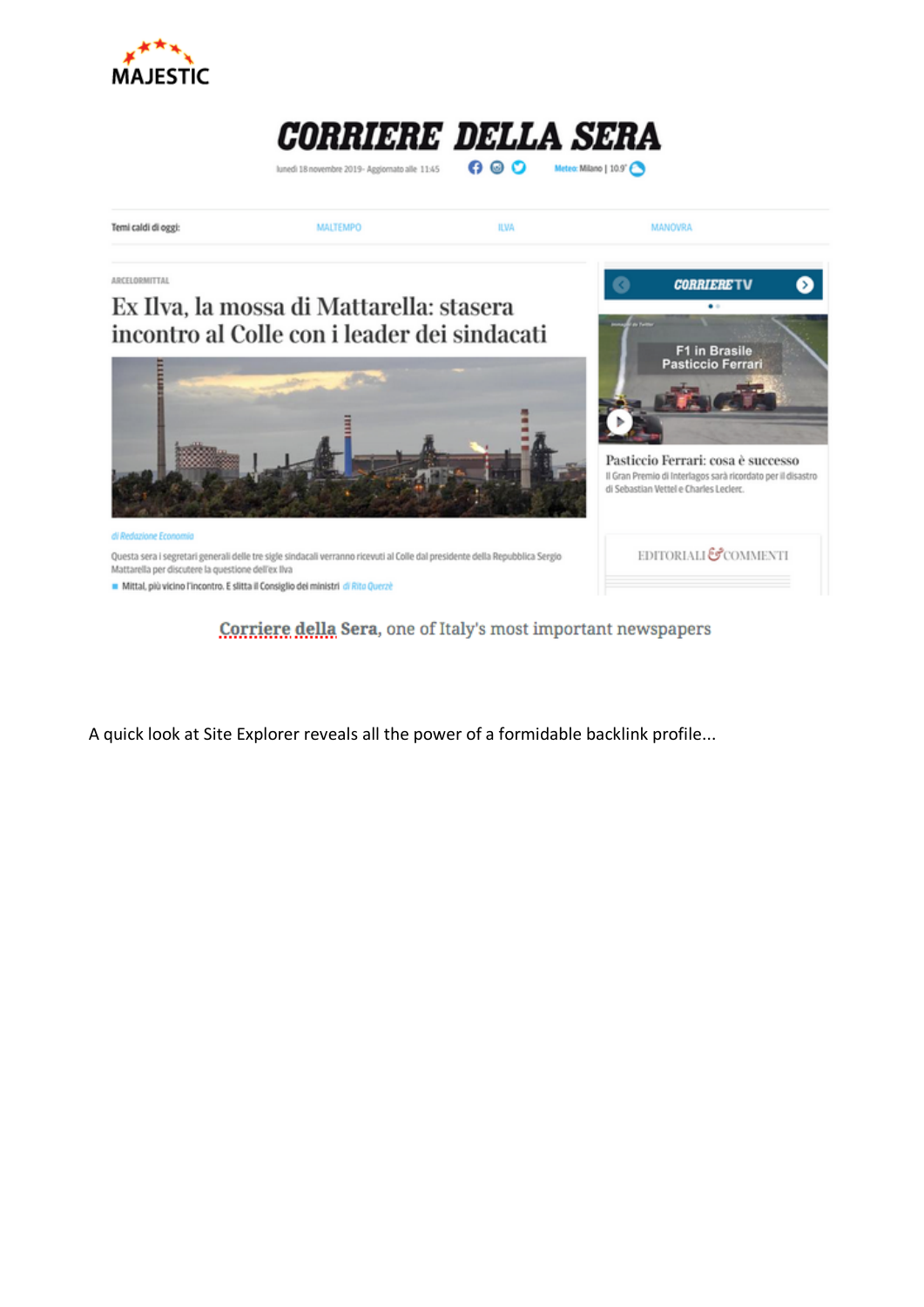

| <b>Site Explorer</b>     | D (play video)                                    | or compare                               |                                                    |                      |
|--------------------------|---------------------------------------------------|------------------------------------------|----------------------------------------------------|----------------------|
| corriere.it              |                                                   | o                                        | Root Domain - Q                                    |                      |
| + Use Fresh Index @      | <sup>■</sup> Use Historic Index ●                 |                                          |                                                    |                      |
| Summary<br><b>Topics</b> | <b>Ref Domains</b><br><b>Backlinks</b><br>Context | Lost<br><b>New</b><br><b>Anchor Text</b> | <b>Related Sites</b><br>Pages                      | 临生园货                 |
| <b>TRUST FLOW</b>        | <b>TOPICAL TRUST FLOW</b>                         |                                          | <b>LINK PROFILE</b>                                | <b>CITATION FLOW</b> |
|                          | News / Newspapers<br>53                           |                                          | 100                                                |                      |
| 61                       | Sports / Resources                                |                                          |                                                    | 69                   |
|                          | Home / News and Media<br>43                       |                                          |                                                    |                      |
|                          | Arts / Architecture<br>38                         |                                          | <b>CITATION FLOW</b><br><b>Link</b><br><b>Side</b> |                      |
| ⊛                        | more                                              |                                          | more                                               | ⊛                    |

Corriere della Sera - Ultime Notizie

Corriere della Sera: Trust Flow and Citation Flow

The Fresh Index count is more than 35 million backlinks with an increase of nearly 1 million links over the past 90 days: how do you manage all that information? For most "normal" users who manage data in excel, this amount of data will crash both Excel and your machine.

Thanks to the new Context tab in Site Explorer, Majestic provides a "short list" of the most significant links. In the case of corriere.it **the short list is 30.000 links** - it would take me days to "clean" and review all that data. At the workshop, we were able to filter all that data in a matter of minutes:



Filtering backlinks with Majestic Link Context functionality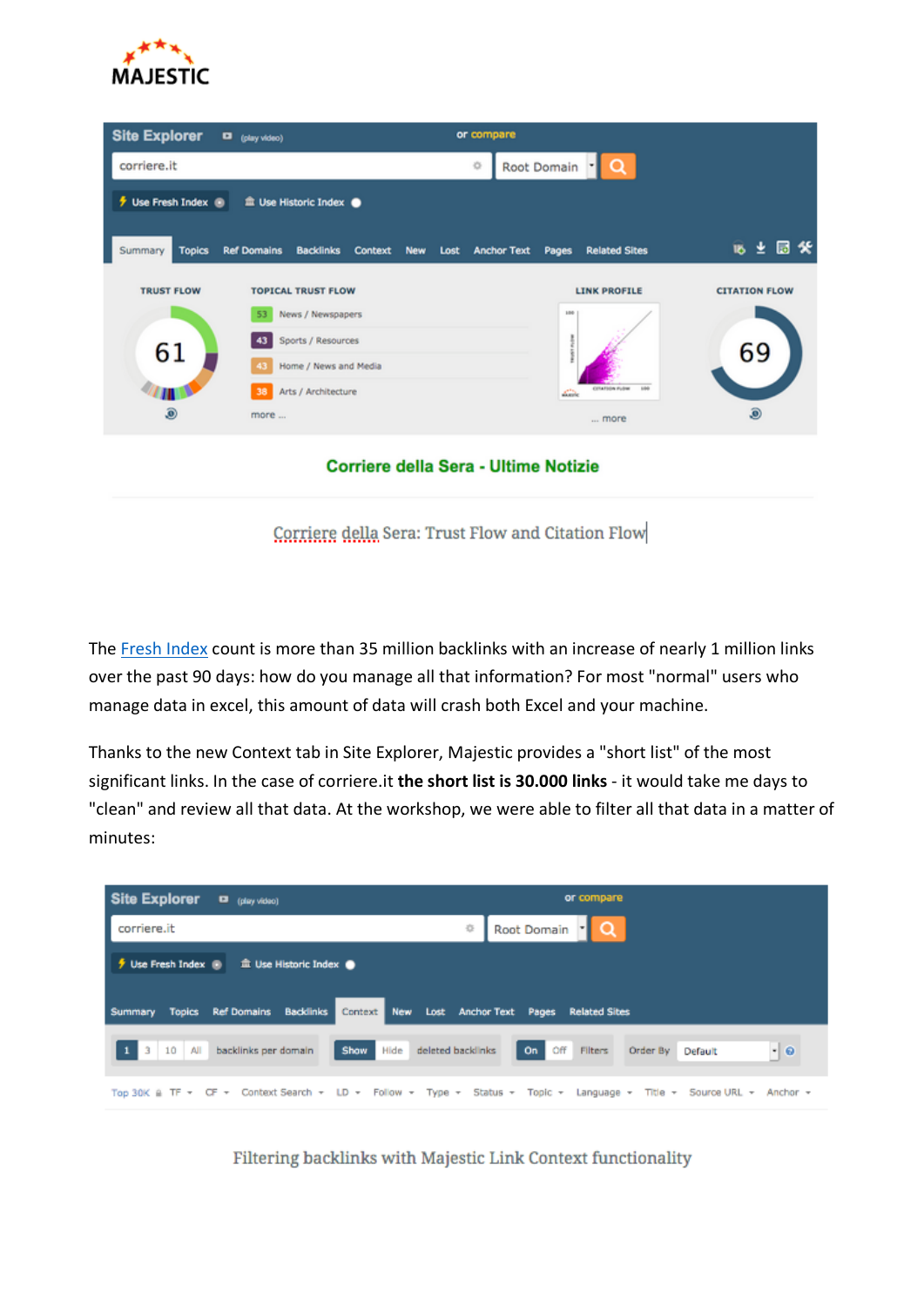

I was able to reduce the list from 30.000 backlinks to just over 11.000 in real time: this was possible using the slider...

| Top 30K & TF + CF + Context Search + LD (< 5) X Follow + Type + Status + Topic + Language + Title + Source URL + Anchor + |                      |  |                              |
|---------------------------------------------------------------------------------------------------------------------------|----------------------|--|------------------------------|
|                                                                                                                           | Less Than - - - 5 Go |  | 11,081 Results C Export Data |

Context filter options narrow your focus: concentrate on the most important links

From here, we can go on to choose other options to identify links by Trust Flow, anchor text, Topical Trust Flow... and many other parameters - all in just a few clicks!

There was a general feeling of satisfaction and amazement about Link Context, especially amongst those Majestic users often facing the challenge to identify quality link building prospects for specific projects: Link Context will drastically reduce link scouting activities and totally eliminate that annoying, time consuming and repetitive work of manual validation of each and every link!

#### Related Sites

#### *Using Related Sites for Backlink Research*

Relates Sites are another very useful and extremely interesting piece of data produced by Majestic based on Link Context. These are the top sites Majestic have produced algorithmically from backlink data.

I explained how backlinks on a page are often "in company" of other links in the immediate vicinity, and how this data can provide very useful insights of either competitors or similar sites.

#### Similar Site Analysis help Digital Marketing & PR

The potential for relationship development became apparent as we worked on websites suggested by participants: links placed close to one another are a great starting point to discover new relationships and quality link building prospects.

We exported the data table to Excel via the "Export Data" option. We Also did some work with the "bucket" used to create a super short list of links from the different pages for training purposes and further SEO investigations using other SEO Tools in Majestic.

In a very short period of time, we built up an impressive list of backlink prospects for a small restaurant we had identified not far from MiCo, the venue where the workshop and SMXL Milan were held this year.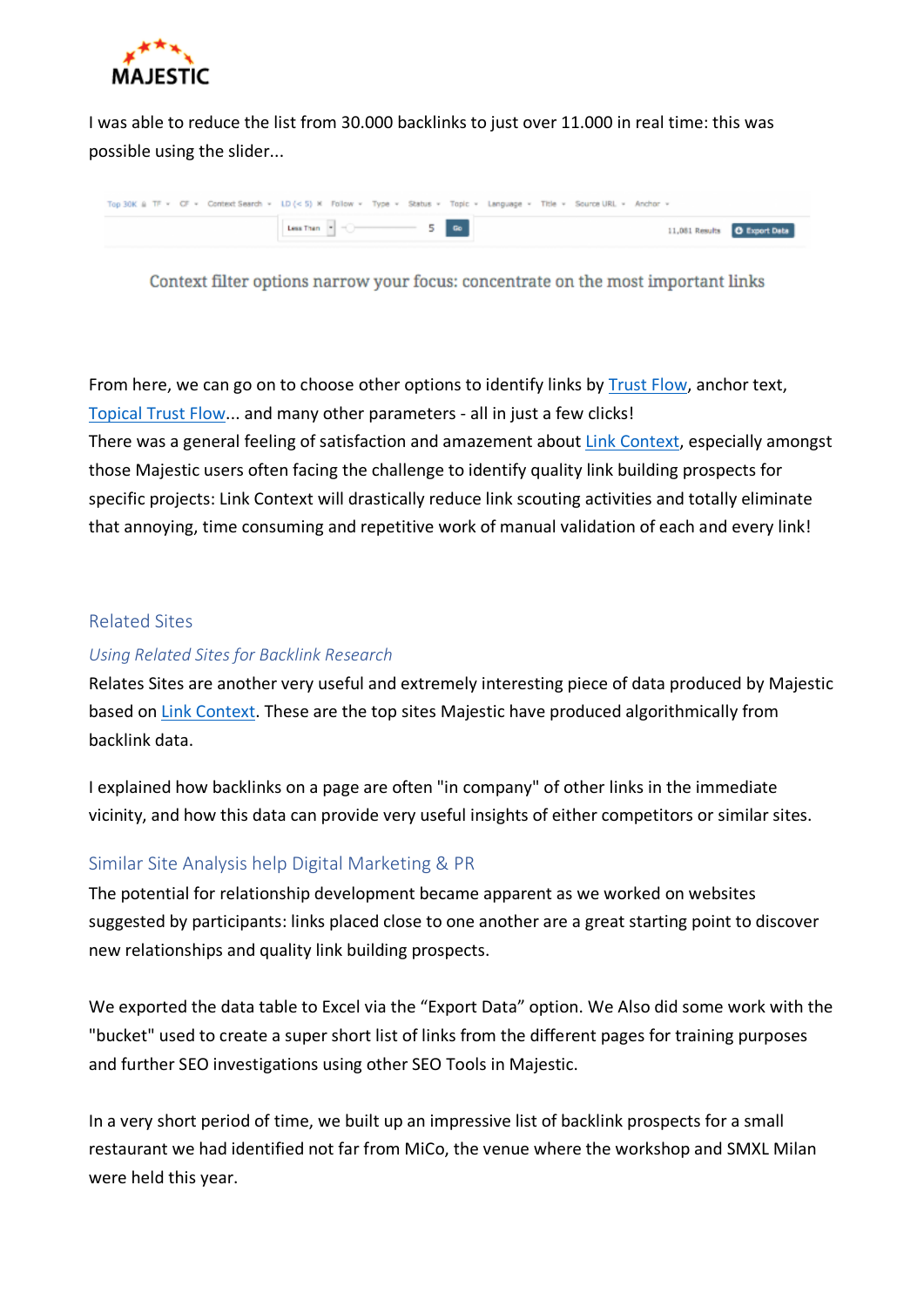

#### Majestic Campaigns

This was another feature we dwelled upon for some time. Agency delegates were keen to see Majestic Campaigns in action and wanted to know "everything" about campaigns and how they could be put to good use for their clients.

| Account                                                           |          |             |                                                                  |  |  |  |  |
|-------------------------------------------------------------------|----------|-------------|------------------------------------------------------------------|--|--|--|--|
| Verified Domains Bucket Downloads Reports API +<br>$\mathbb{R}^n$ |          |             | Settings <b>D</b><br>$My$ Details $\odot$<br><b>Billing</b><br>٠ |  |  |  |  |
|                                                                   |          |             |                                                                  |  |  |  |  |
| Active Campaigns                                                  | Archived | Invitations | <b>Create Campaign</b>                                           |  |  |  |  |
| $-1$<br><b>Backlinks</b><br>4. 15                                 |          | ╭           |                                                                  |  |  |  |  |
| $\cdots$                                                          |          |             | <b>Upload Image</b>                                              |  |  |  |  |
| Backlinks<br>4.8                                                  |          | v           | <b>Rank Tracker</b><br><b>Backlinks</b>                          |  |  |  |  |
|                                                                   |          |             | Campaign name                                                    |  |  |  |  |
| <b>SECTION AND A</b>                                              |          |             | Campaign description                                             |  |  |  |  |
| Backlinks<br>$<$ 8                                                |          | ,           | <b>CREATE</b>                                                    |  |  |  |  |
| <b>Common Street</b><br>Backlinks<br>$\leq$ m                     |          | ╭           |                                                                  |  |  |  |  |

A screenshot of the Majestic Campaigns Control Panel

We reviewed the Campaign Sharing option and how useful it is in providing constant updates on the evolution of backlink profiles and Google Search Console Data.



Majestic Campaign Shareable URL: can be both public or private (password protected)

#### Case Histories

I reserved a considerable amount of time for two case histories in different areas of interest, which confirmed how powerful Majestic can be when put to work.